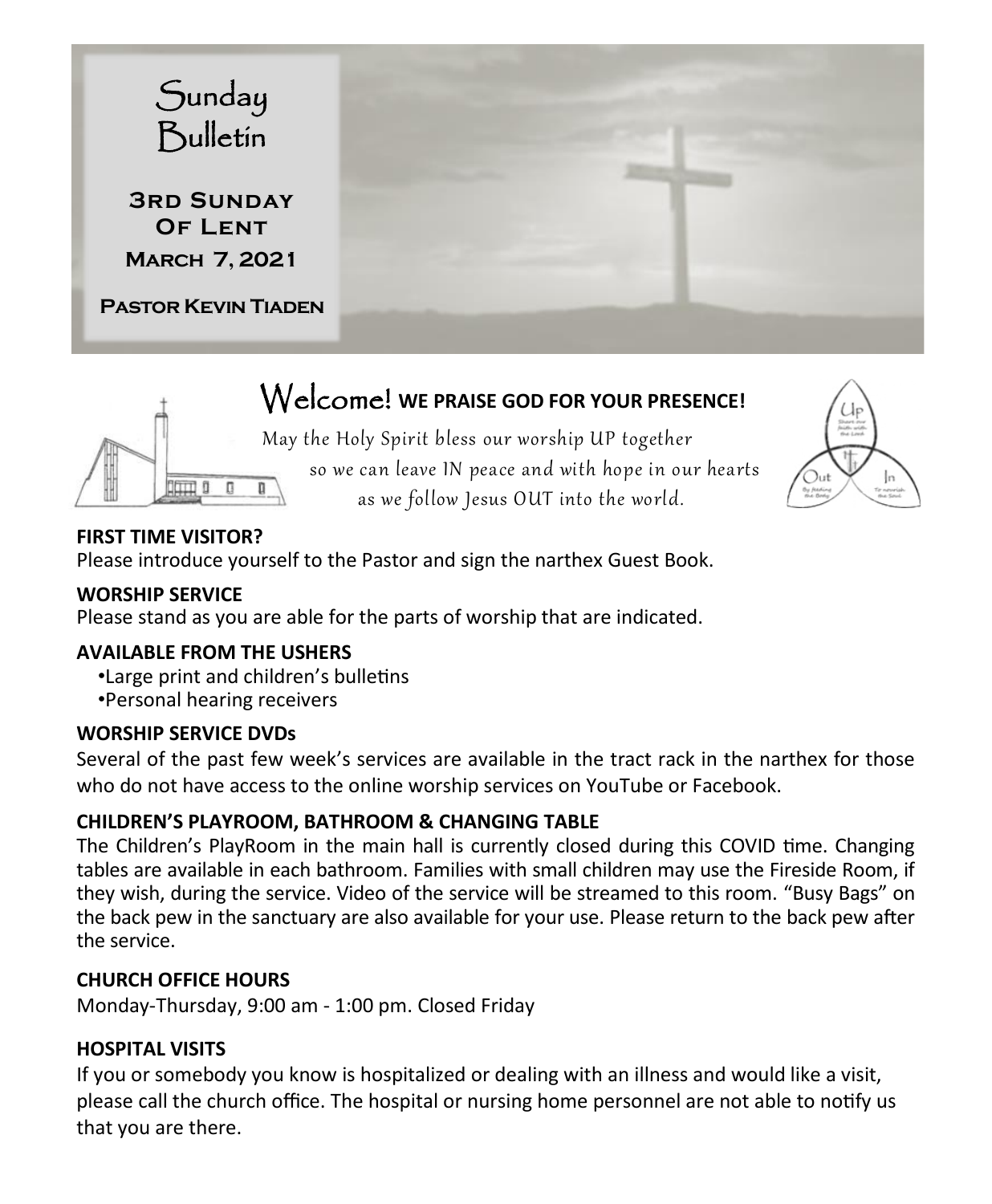# 3rd Sunday of Lent

### **Prelude – Prelude and Fugue in E Minor** *J.S. Bach*

### **Announcements**

#### *Stand*

#### **Hymn 431 Not All the Blood of Beasts**



Text and tune: Public domain

#### **Invocation**

- **P** In the name of the Father and of the  $\pm$  Son and of the Holy Spirit.
- C **Amen.**
- P Our help is in the name of the Lord,
- C **who made heaven and earth.**
- P If You, O Lord, kept a record of sins, O Lord, who could stand?
- C **But with You there is forgiveness; therefore You are feared.** *(Psalm 130:3-4)*

# Confession and Absolution

- $\mathbf{P}$  If we say we have no sin, we deceive ourselves, and the truth is not in us.
- C **But if we confess our sins, God, who is faithful and just, will forgive our sins and cleanse us from all unrighteousness.**

*Silence for reflection on God's Word and for self-examination.*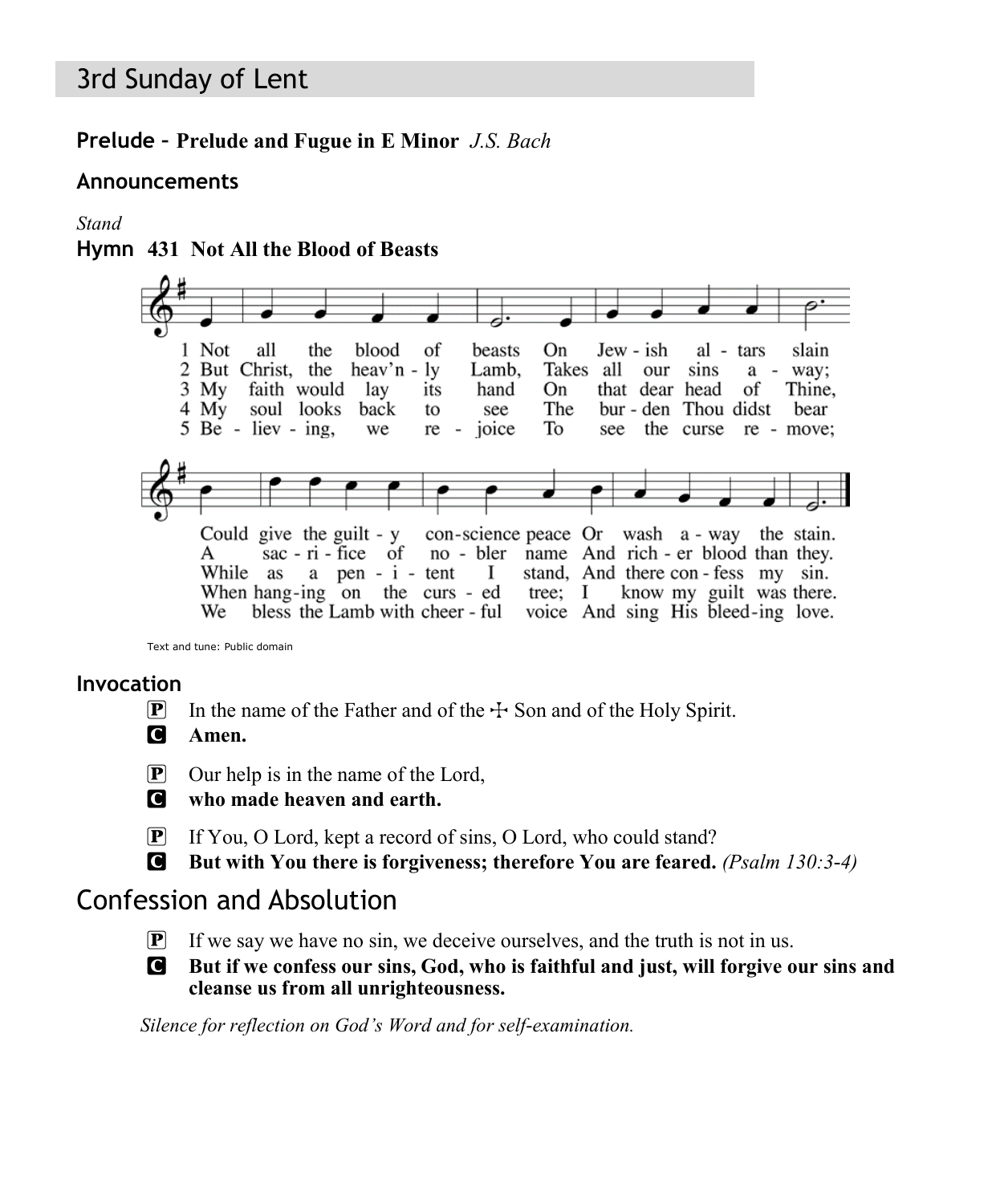# **Confession of Sins** *LSB 151*

 $\left[ \mathbf{P} \right]$  Let us then confess our sins to God our Father.

C **Most merciful God, we confess that we are by nature sinful and unclean. We have sinned against You in thought, word, and deed, by what we have done and by what we have left undone. We have not loved You with our whole heart; we have not loved our neighbors as ourselves. We justly deserve Your present and eternal punishment. For the sake of Your Son, Jesus Christ, have mercy on us. Forgive us, renew us, and lead us, so that we may delight in Your will and walk in Your ways to the glory of Your holy name. Amen.**

### **Absolution** *LSB 151*

P Almighty God in His mercy has given His Son to die for you and for His sake forgives you all your sins. As a called and ordained servant of Christ, and by His authority, I therefore forgive you all your sins in the name of the Father and of the  $\pm$  Son and of the Holy Spirit.

C **Amen.**

# Service of the Word



# **Salutation and Collect of the Day**

 $[P]$  The Lord be with you.

### C **And also with you.**

P Let us pray.

O God, whose glory it is always to have mercy, be gracious to all who have gone astray from Your ways and bring them again with penitent hearts and steadfast faith to embrace and hold fast the unchangeable truth of Your Word; through Jesus Christ, Your Son, our Lord, who lives and reigns with You and the Holy Spirit, one God, now and forever.

C **Amen.**

*Sit*

# **Old Testament Reading** *Isaiah 53:10*

**<sup>10</sup>** Yet it was the will of the LORD to crush him; he has put him to grief; when his soul makes an offering for guilt, he shall see his offspring; he shall prolong his days; the will of the LORD shall prosper in his hand.

- A This is the Word of the Lord.
- C **Thanks be to God.**

# **Children's Message -** *Pastor Tiaden*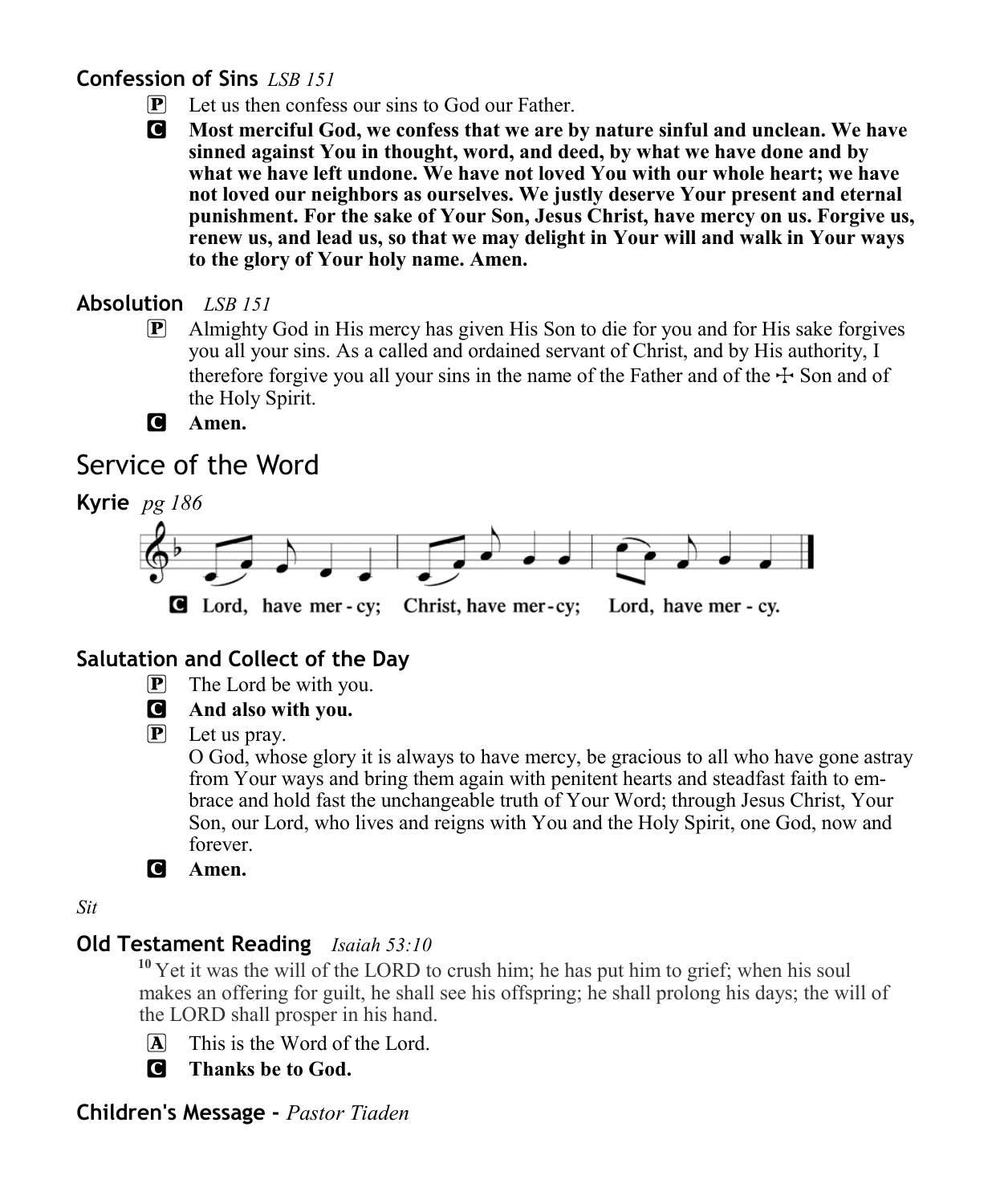# **Second Reading**

+ Those who had arrested Jesus brought Him to the high priest's house, where the scribes and elders were assembled. Peter followed him afar off, and so did another disciple. That disciple was known to the high priest and went in with Jesus into the palace of the high priest, but Peter stood outside at the door. So that other disciple, who was known to the high priest, went out and spoke to the doorkeeper and brought Peter in. He went in and sat with the servants to see the end. He was warming himself at the fire they had kindled in the middle of the courtyard.

+ Meanwhile, the chief priests and the whole council were seeking evidence that might make the case for a death sentence, but they could not find any. Many bore false witness against him, but their statements did not agree. Two stepped forward and said, "We heard him say, 'I shall destroy this temple made with hands and after the beginning of the third say I shall build another, not made with hands.'" But even on this point their evidence did not agree.

+ Then the High Priest stood up, moved to the center, and put this question to Jesus, "Do you have no answer? What is this evidence they have given against you?" But He was silent and gave no answer.

Again, the High Priest put a question to him and said, "Are You the Christ, the Son of the Blessed?"

Jesus said, "I am. You will see the Son of Man seated at the right hand of God's power and coming with the clouds of heaven."

The High priest tore his garments and said, "Do we still need any witnesses? You have heard this blasphemy. What is your opinion?" They all declared that He was liable for death.

+ Then some of them began to spit on Him; they blindfolded Him, struck Him, and said to Him, "Prophesy to us, O Christ, who is he that struck You?" The guards beat Him as they took Him away.

A This is the Word of the Lord.

C **Thanks be to God.**

**Nicene Creed** *(on screen)*

*Sit*



#### *Stand*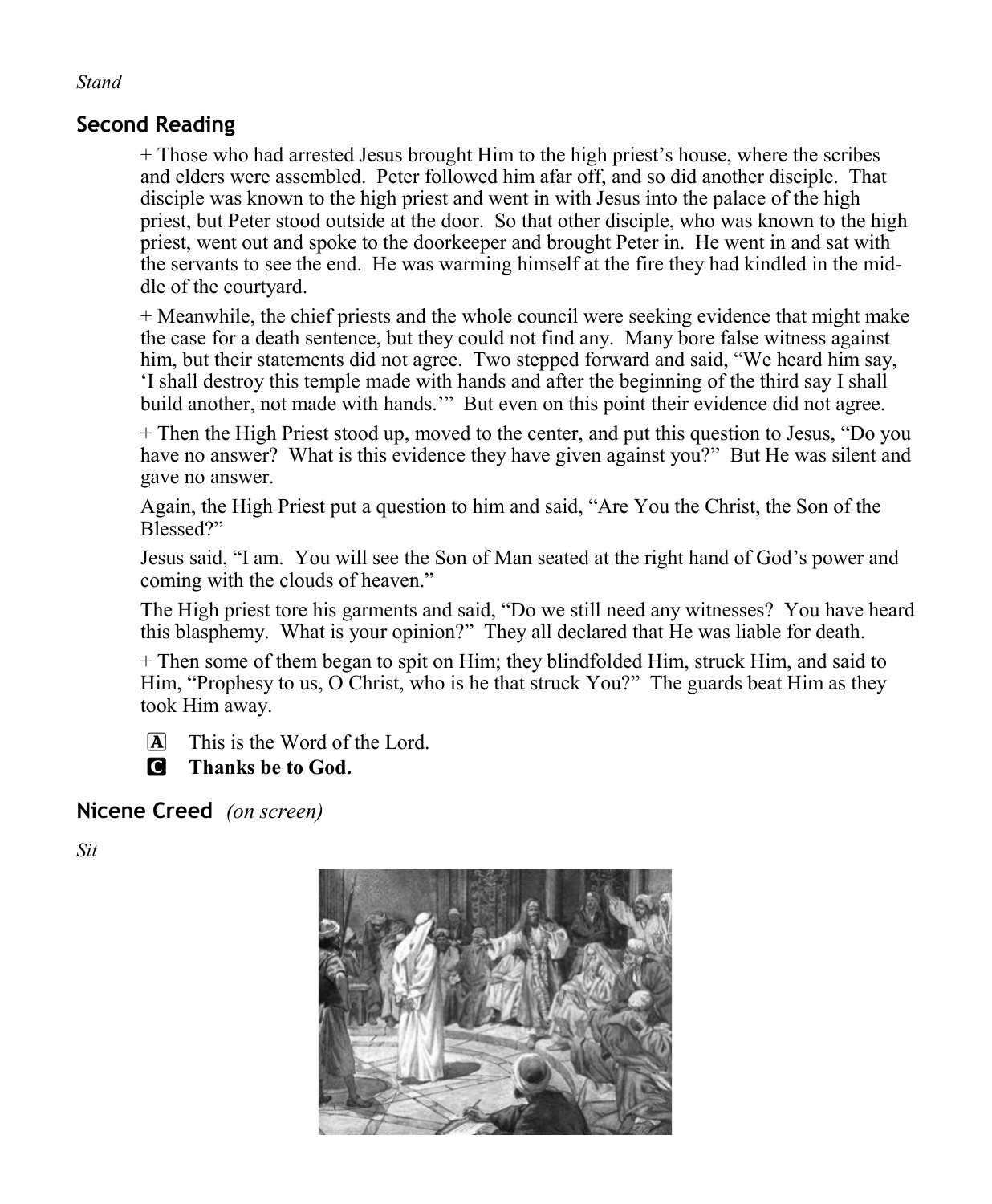**Hymn 440 Jesus, I Will Ponder Now**



2 Lord, as You were brought be – fore The High Priest for still – ness Death it was for which they called, Seeking any witness. How could You in silence be While they lied against You? All around was violence So Your truth might come through.

3 For a second time said they: "Who are you be-fore us. May You be the pro-mised Christ? If You are then tell us." Je-sus said the name "I AM." That they'd know His claim. Yet, as sons of Abraham, They re-ject-ed His name.

Text and tune: Public domain (text vs. 2 & 3—Pastor Tiaden)

#### **Sermon: At the High Priest**

#### **Offertory** *LSB 192*

C **Create in me a clean heart, O God, and renew a right spirit within me. Cast me not away from Thy presence, and take not Thy Holy Spirit from me. Restore unto me the joy of Thy salvation, and uphold me with Thy free spirit. Amen.**

*Stand*

#### **Prayers**

 $\boxed{\mathbf{P}}$  Let us pray for the whole people of God in Christ Jesus and for all people according to their needs…

*(each petition concludes…*Lord in Your mercy.

- C **Hear our prayer.**
- $\mathbf{P}$  Finally, for these and for all our needs of body and soul, let us pray to the Lord:
- C **Lord, have mercy. Christ, have mercy. Lord, have mercy.**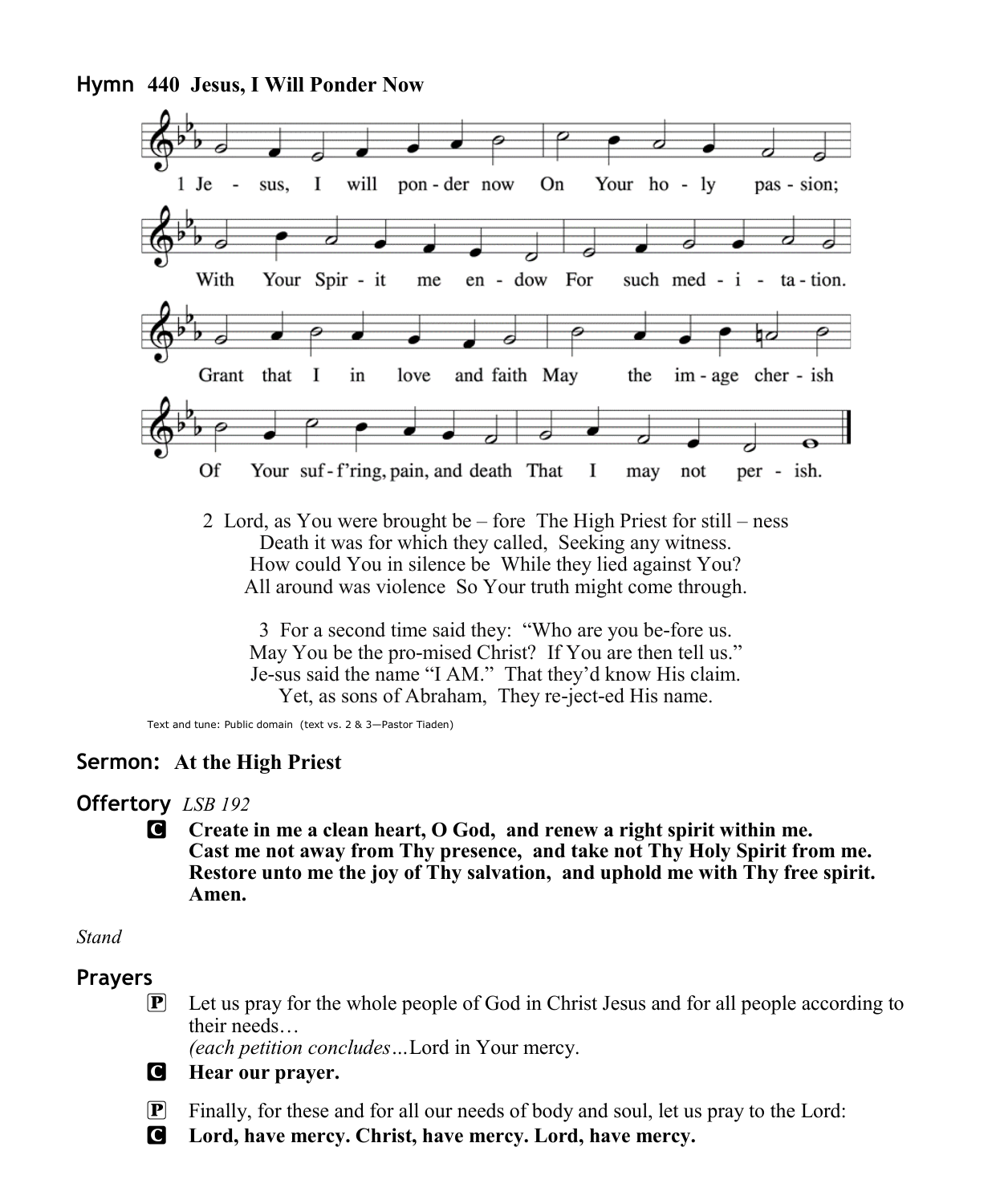# Service of the Sacrament

# **Preface** *LSB 160*

- $\overline{P}$  The Lord be with you.
- C **And also with you.**
- P Lift up your hearts.
- C **We lift them to the Lord.**
- P Let us give thanks to the Lord our God.
- C **It is right to give Him thanks and praise.**

# **Proper Preface**

 $\mathbb{P}$  It is truly good, right, and salutary that we should at all times and in all places ... we laud and magnify Your glorious name, evermore praising You and saying:

# **Sanctus** *LSB 161*

C **Holy, holy, holy Lord God of pow'r and might: Heaven and earth are full of Your glory. Hosanna. Hosanna. Hosanna in the highest. Blessed is He who comes in the name of the Lord. Hosanna in the highest.**

### **Prayer of Thanksgiving** *LSB 161*

- P Blessed are You, Lord of heaven and earth... be all glory, honor, and worship, with the Son and the Holy Spirit, one God, now and forever.
- C **Amen.**

# **The Words of Our Lord**

 $\mathbf{P}$  Our Lord Jesus Christ, on the night when He was betrayed...do, as often as you drink it, in remembrance of Me."

# **Proclamation of Christ**

P As often as we eat this bread and drink this cup, we proclaim the Lord's death until He comes.



- C **Amen. Come, Lord Jesus.**
- P O Lord Jesus Christ, only Son of the Father, in giving us Your body and blood to eat and to drink, You lead us to remember and confess Your holy cross and passion, Your blessed death, Your rest in the tomb, Your resurrection from the dead, Your ascension into heaven, and Your coming for the final judgment. So remember us in Your kingdom and teach us to pray:

# **Lord's Prayer** *(on screen)*

# **Pax Domini** *LSB 163*

- $\left[ \mathbf{P} \right]$  The peace of the Lord be with you always.
- C **Amen.**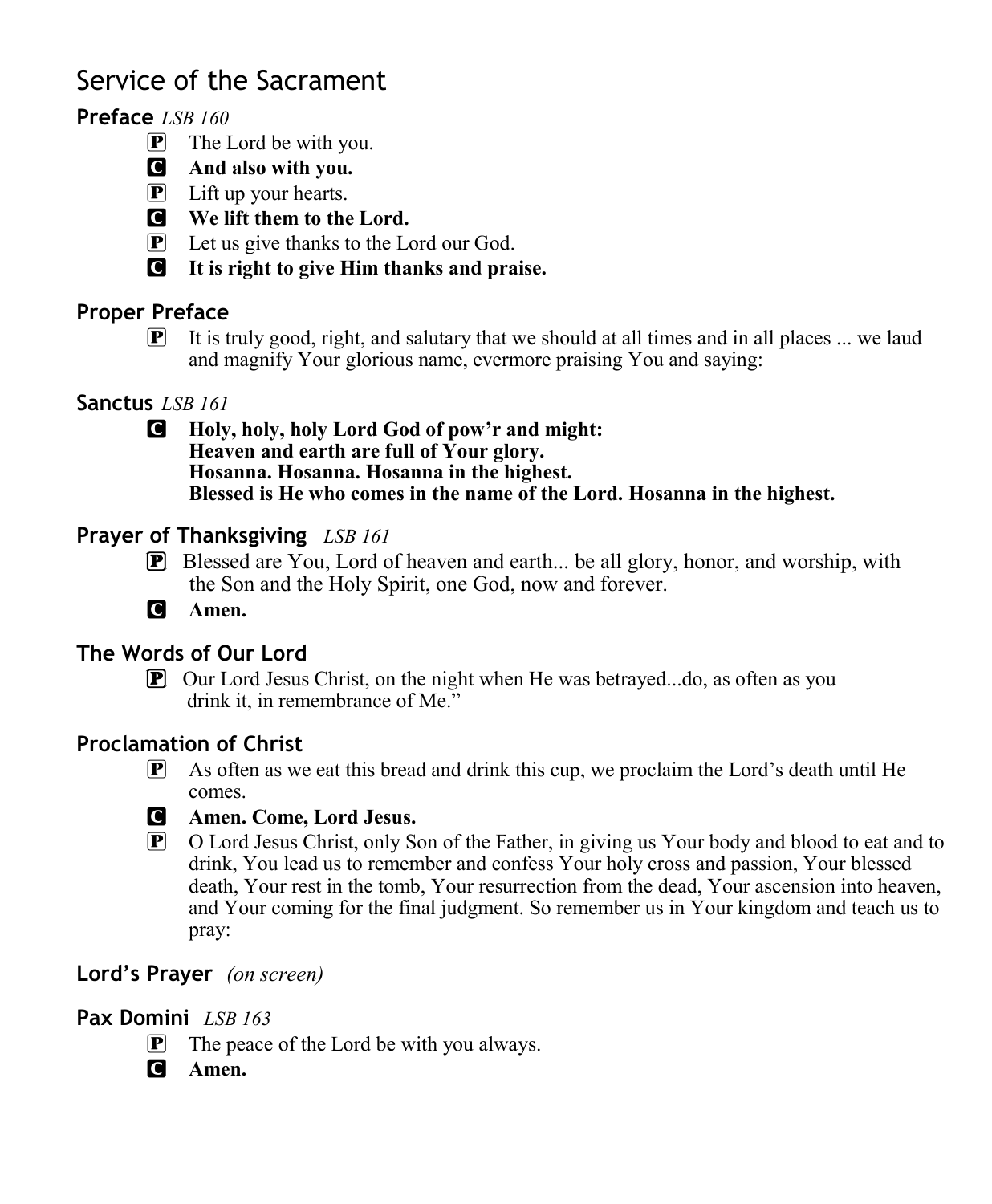### **Agnus Dei** *LSB 163*

#### C **Lamb of God, You take away the sin of the world; have mercy on us. Lamb of God, You take away the sin of the world; have mercy on us. Lamb of God, You take away the sin of the world; grant us peace.**

*Sit*

*The usher will direct you forward to those distributing communion. Please remember to social distance while in line! The center ring is grape juice. Gluten-free wafers are available upon request.*

#### **Hymn 438 A Lamb Goes Uncomplaining Forth** *(organ solo)*

*Stand*

#### **Post-Communion Collect**

 $\overline{A}$  Let us pray.

We give thanks to You, almighty God, that You have refreshed us through this salutary gift, and we implore You that of Your mercy You would strengthen us through the same in faith toward You and in fervent love toward one another; through Jesus Christ, Your Son, our Lord, who lives and reigns with You and the Holy Spirit, one God, now and forever.



#### **Benediction** *LSB 166*

P The Lord bless you and keep you. The Lord make His face shine on you and be gracious to you. The Lord look upon you with favor and  $\pm$  give you peace.

C **Amen.**

#### **Hymn 424 O Christ, You Walked the Road**

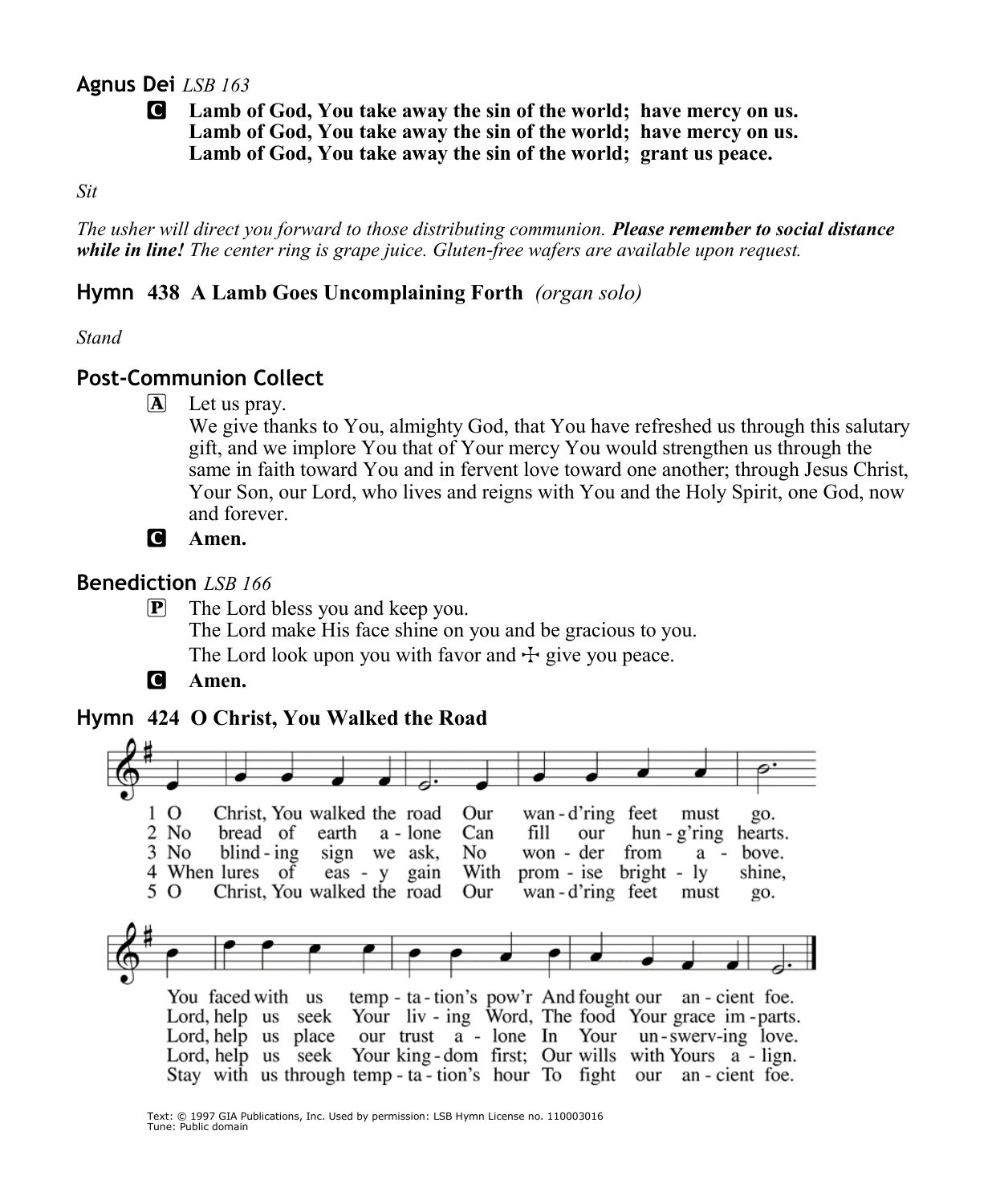# **The Sending**

 $\overline{P}$  Let us bless the Lord.

C **Thanks be to God!**

# **Postlude**

#### **Acknowledgments**

Unless otherwise indicated, Scripture quotations are from the ESV Bible (The Holy Bible, English Standard Version®), copyright © 2001 by Crossway, a publishing ministry of<br>Good News Publishers. Used by permission. All righ

# Lent 2021

# A Walk Through the Passion

Our "walk" started on Ash Wednesday

and continues through the month of March:

Thursday Worship - March 11<sup>th</sup>

Peter's Denial

**3rd Sunday of Lent - March 14<sup>th</sup>** 

Before Pilate